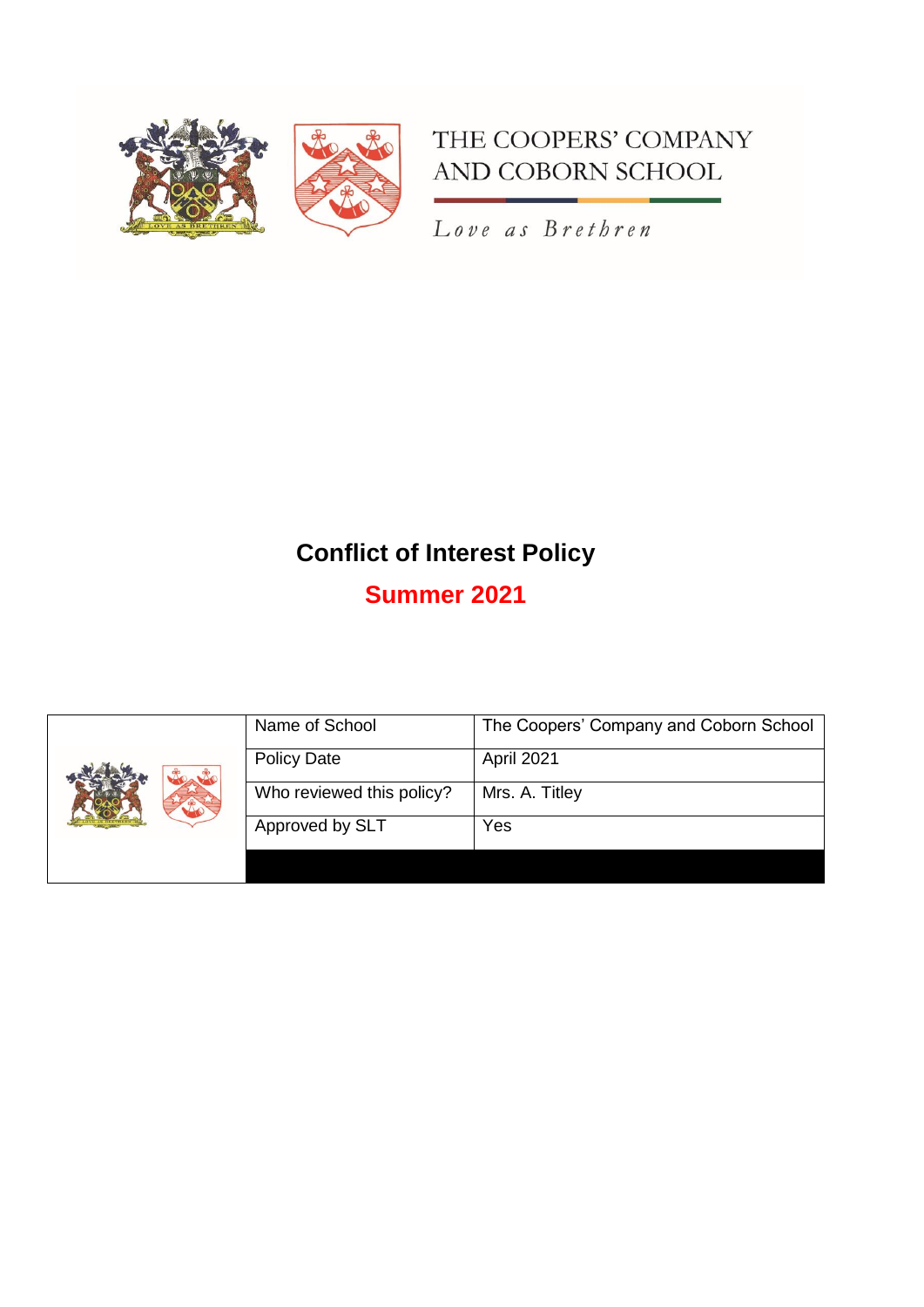

### **Contents**

| Head of Department - Declaration of Personal Interest form - Summer 2021 Appendix B |  |
|-------------------------------------------------------------------------------------|--|
|                                                                                     |  |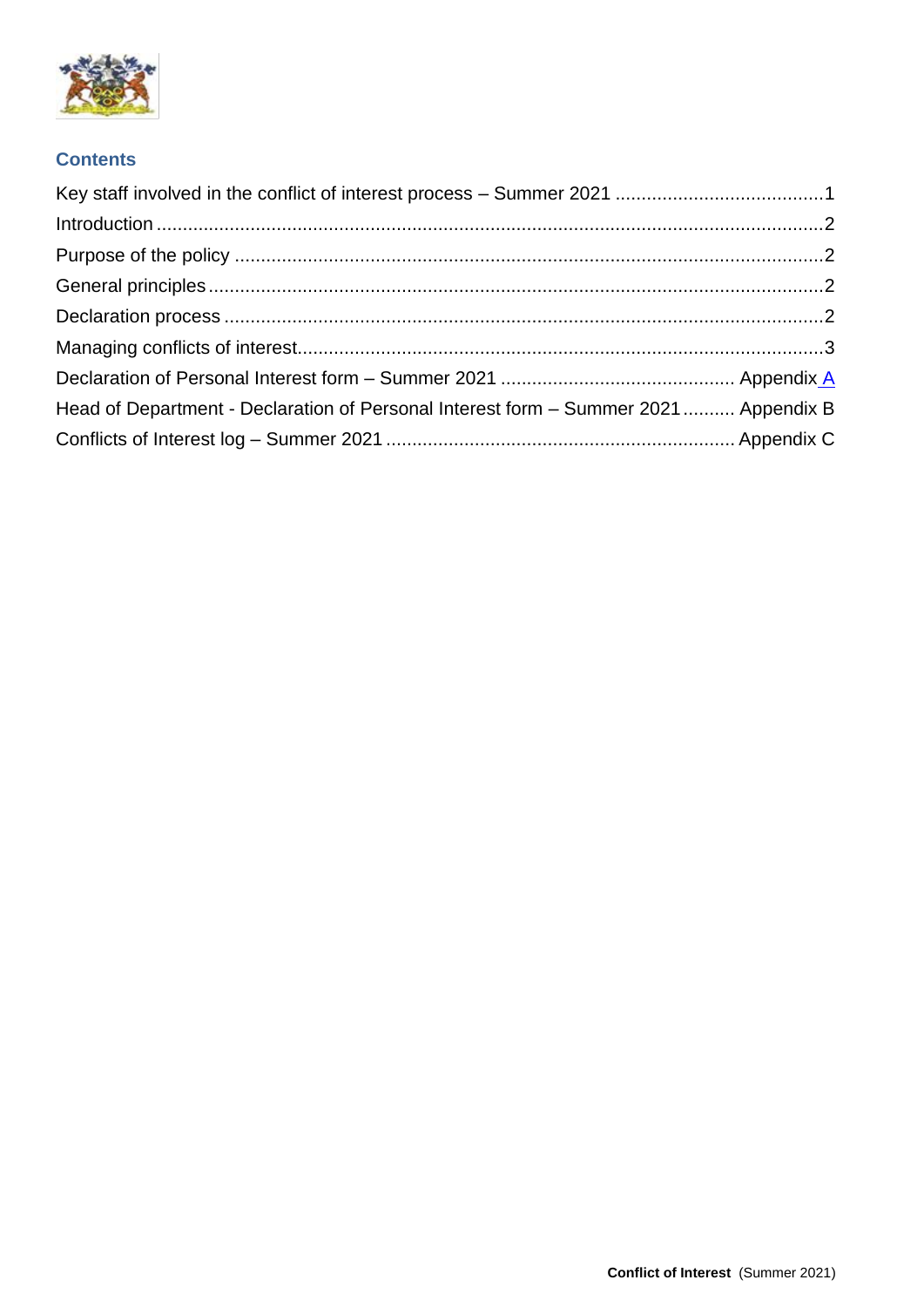

| <b>Role</b>        | Name(s)                                        |
|--------------------|------------------------------------------------|
| Head of centre     | Ms. S. Hay                                     |
| <b>SLT</b> members | Mr. R. Bell                                    |
|                    | Mr. M. Duncan                                  |
|                    | Mrs. J. Harris                                 |
|                    | Mrs. R. Carron                                 |
|                    | Mr. J. Dudley-Hart                             |
| Exams office       | Mrs. A. Titley – Examinations and Data Manager |
|                    | Mrs. L. Butler - Deputy Examinations Officer   |

## <span id="page-2-0"></span>**Key staff involved in the conflict of interest process – Summer 2021**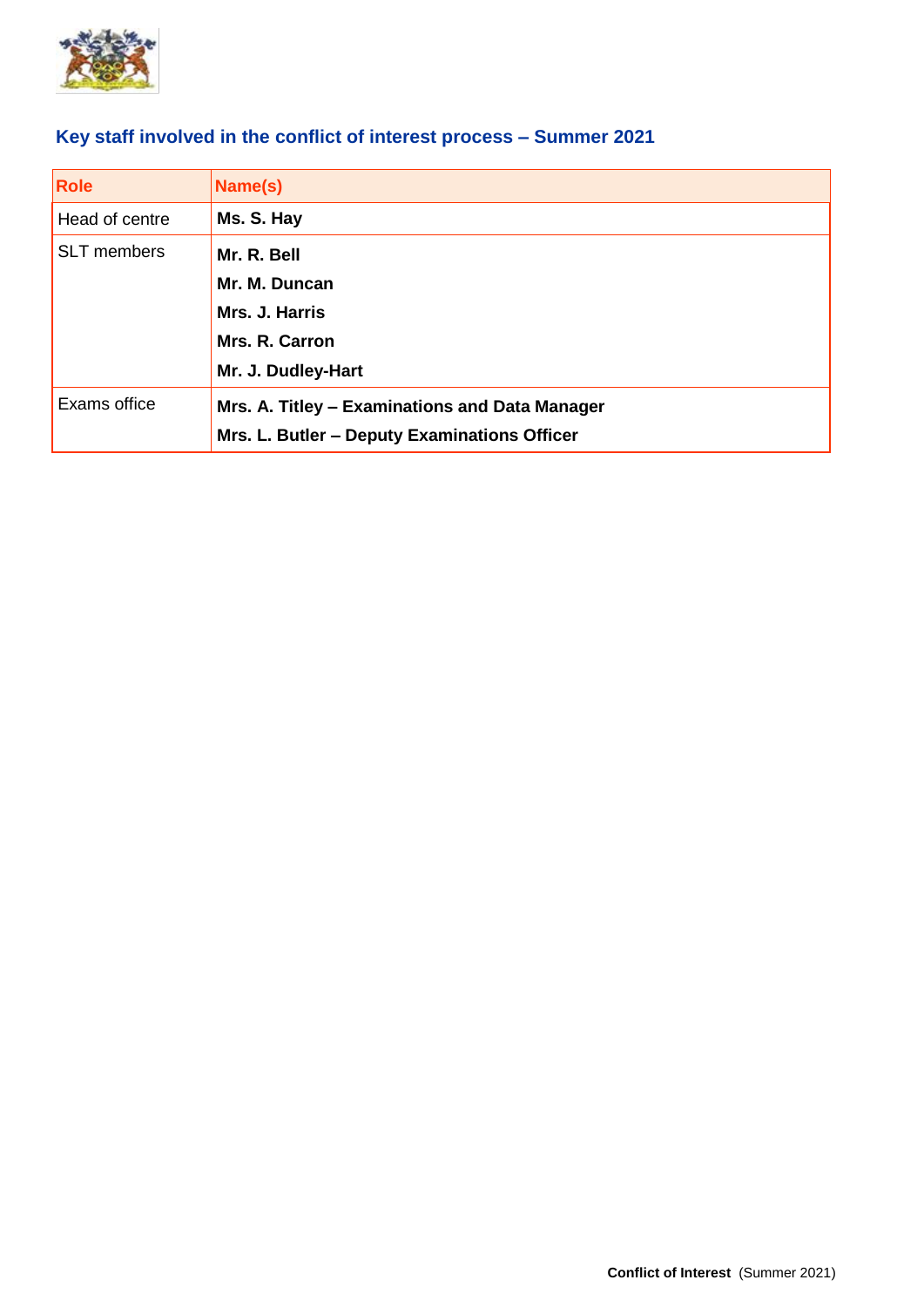

## <span id="page-3-0"></span>**Introduction**

**The Coopers' Company and Coborn School** manages conflicts of interest in accordance with the JCQ [General Regulations for Approved Centres](https://www.jcq.org.uk/exams-office/general-regulations/) (section 5.3). Roles and responsibilities for normal delivery arrangements are detailed in [Exams Policy -](https://www.cooperscoborn.org.uk/wp-content/uploads/2021/03/UPDATED-Exams-policy-V2.pdf) 2020/21 to ensure that awarding bodies are informed (where required) of any relevant conflict declared by members of centre staff and records are maintained that confirm the measures taken/protocols in place to mitigate any potential risk to the integrity of the qualifications affected before the published deadline for entries.

Our general centre policies regarding malpractice, maladministration and conflicts of interest have been reviewed to ensure they address the specific challenges of delivery in Summer 2021.

## <span id="page-3-1"></span>**Purpose of the policy**

This policy addresses how we are managing any potential conflicts of interest under the specific arrangements for delivery in Summer 2021.

## <span id="page-3-2"></span>**General principles**

A process is in place to collect any declaration of personal interest from all staff involved in the arrangements for Summer 2021 and to manage any potential conflicts of interest.

#### <span id="page-3-3"></span>**Declaration process**

The Coopers' Company and Coborn School's process is as follows:-

- A *Declaration of Personal Interest form* (Appendix A) for Summer 2021 will be sent by Mrs. A. Titley (Examinations and Data Manager) via email to all centre staff involved in the process;
- Staff will be required to:
	- o confirm their understanding of what a personal interest in a candidate relates to;
	- o (where applicable) declare no personal interest in any candidate;
	- $\circ$  (where applicable) declare a personal interest in a candidate and identify their role(s) in the arrangements;
	- o confirm awareness of the need to maintain the confidentiality of the grades and endorsements determined by the centre;
	- $\circ$  return the completed declaration to Mrs. A. Titley by Friday 23<sup>rd</sup> April 2021.
- A *Head of Department Personal Interest form* (Appendix B) for Summer 2021 will be sent by Mrs. Titley (Examinations and Data Manager) via email to all heads of department (HOD) whom have members of centre staff involved in the process who may have a personal interest with a candidate studying the subject;
- HOD will be required to:
	- o confirm their understanding that a member of the subject department involved in the teacher assessed grade process has a personal interest that relates to a candidate;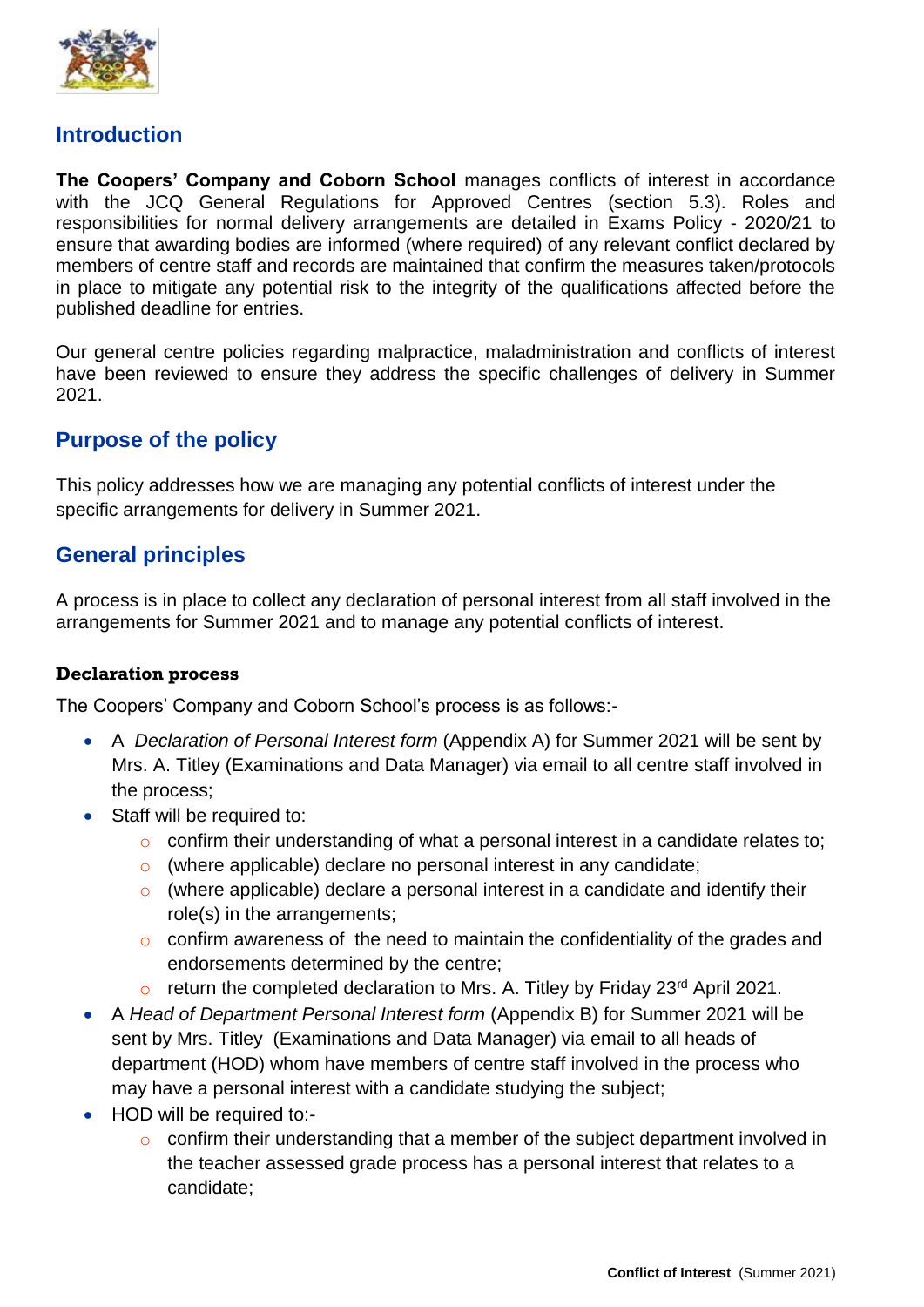

- o confirm their awareness of their responsibility to ensure that the relevant member of staff concerned will not have access to the candidate's assessment material used in ascertaining the teacher-assessed grades;
- o confirm their responsibility to input all assessment grades for the candidate concerned, which will be recorded on a separate assessment record to that of the remainder of the subject cohort with strict access rights.
- o return the completed declaration to Mrs. A. Titley by Friday 23<sup>rd</sup> April 2021.

#### <span id="page-4-0"></span>**Managing conflicts of interest**

The Coopers' Company and Coborn school's process is as follows:-

- A *Conflicts of Interest log* (Appendix C) for Summer 2021 will be maintained to record any potential conflicts of interest declared by centre staff;
- The log will record the nature of potential conflict and a decision by Mr. M. Duncan (Assistant head teacher i/c of exams) and Mrs. A. Titley (Examinations and Data Manager), if this is deemed a potential risk to the integrity of the centre's assessments;
- (where applicable) The log will record appropriate additional controls put in place to mitigate any potential risk to the integrity of the centre's assessments and to ensure fairness in later process reviews and appeals, carefully considering the need if to separate duties and personnel.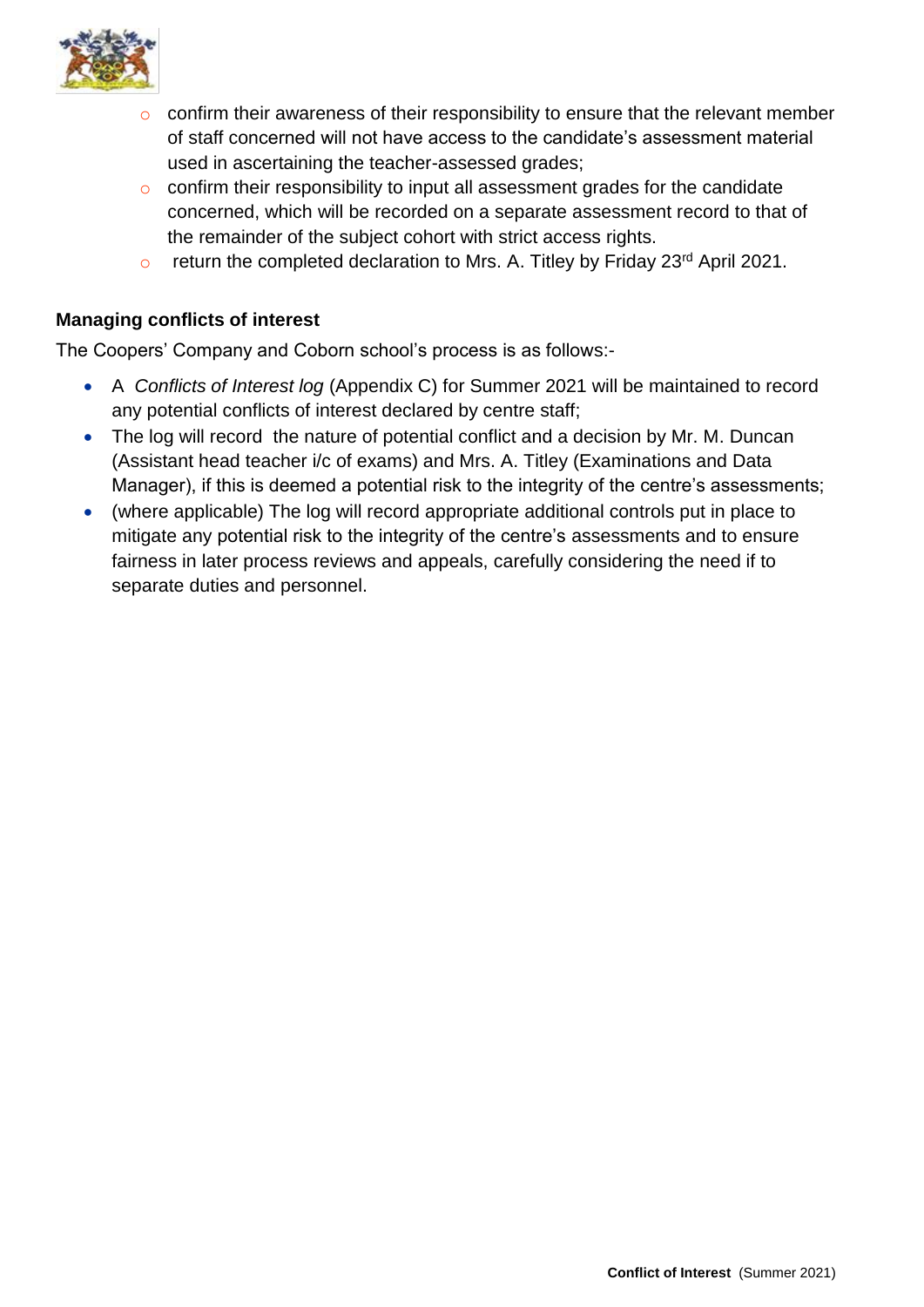

#### <span id="page-5-0"></span>**Declaration of Personal Interest form – Summer 2021**

| Name         |  |
|--------------|--|
| Job role (s) |  |

This completed form must be returned to Angela Titley (Examinations and Data Manager) by Friday 23rd April 2021.

#### **Confirm your understanding: (Please tick the box to confirm a statement)**

 $\Box$  I understand that a personal interest relates to a candidate who is a member of my family (which includes step-family, foster family and similar close relationships) or close friends and their immediate family (e.g. son/daughter)

#### **You must declare all statements that apply to you: (Please tick the box to confirm a statement)**

- $\Box$  I declare a personal interest in a candidate who is part of a class or cohort for whom I will be:
	- $\Box$  Determining teacher assessed grades including consideration of evidence and how that evidence informs these grades in accordance with our Centre Policy;
	- $\Box$  Keeping records of any discussions with candidates around the evidence on which grades will be based;
	- $\Box$  Producing assessment records that explain the determination of the final teacher assessed grades;
	- $\Box$  Safely retaining copies of candidates' work and any mark records;
	- $\Box$  Completing a Head of Department Checklist/declaration before submitting subject outcomes for internal standardisation;
	- $\Box$  Involved in the internal quality assurance processes that are in place;
	- $\Box$  Collating grades for all classes/cohorts in preparation for submission to the awarding body/bodies;
	- $\Box$  Inputting grades through the awarding body/bodies grade submission system/systems;
	- $\Box$  Completing the Head of Centre declaration(s) to finalise the submission of grades;
	- $\Box$  Involved in reviews of centre processes and the appeals process

(Where more than one related person, please complete a separate form)

| Name of related person (the candidate) |               |               |              |               |
|----------------------------------------|---------------|---------------|--------------|---------------|
| Candidate number                       |               |               |              |               |
| Relationship to me                     |               |               |              |               |
| Qualification(s)<br>details            | Qualification | Awarding body | Subject code | Subject title |
|                                        |               |               |              |               |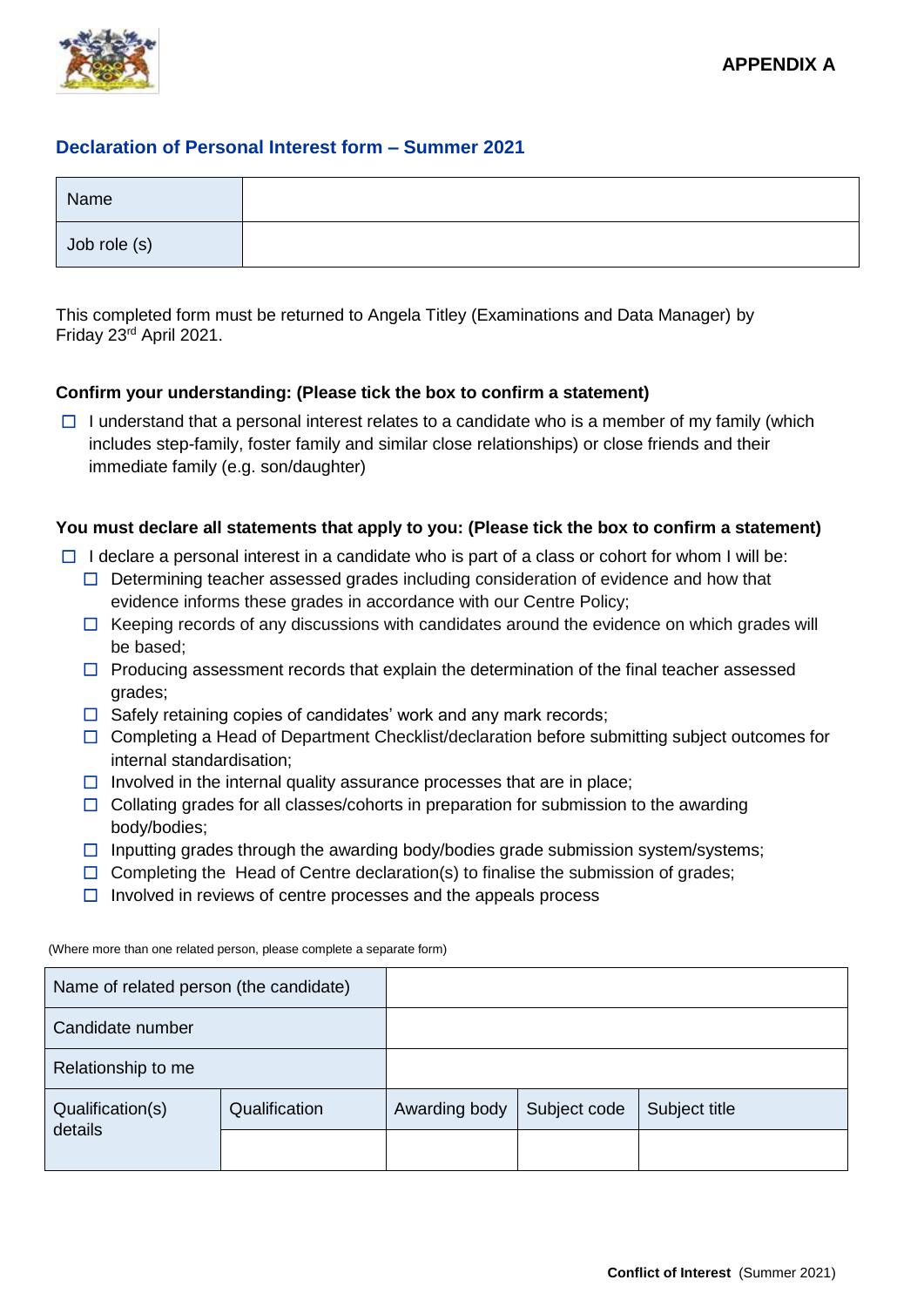

#### **Signature to confirm declaration:**

*By signing here, I am also confirming I am aware of the need to maintain the confidentiality of the grades and endorsements determined by the centre, which must not be given to candidates or parents/carers before the issue of results by the awarding bodies*

#### **Date declaration form completed and signed**:

You will be informed of any additional controls put in place that directly affect you/your role to mitigate any potential risk to the integrity of the centre's assessments and to ensure fairness in later process reviews and appeals

**This record will be retained until the published deadline for appeals has passed or until any on-going appeal, malpractice investigation or other results enquiry has been completed, whichever is later.**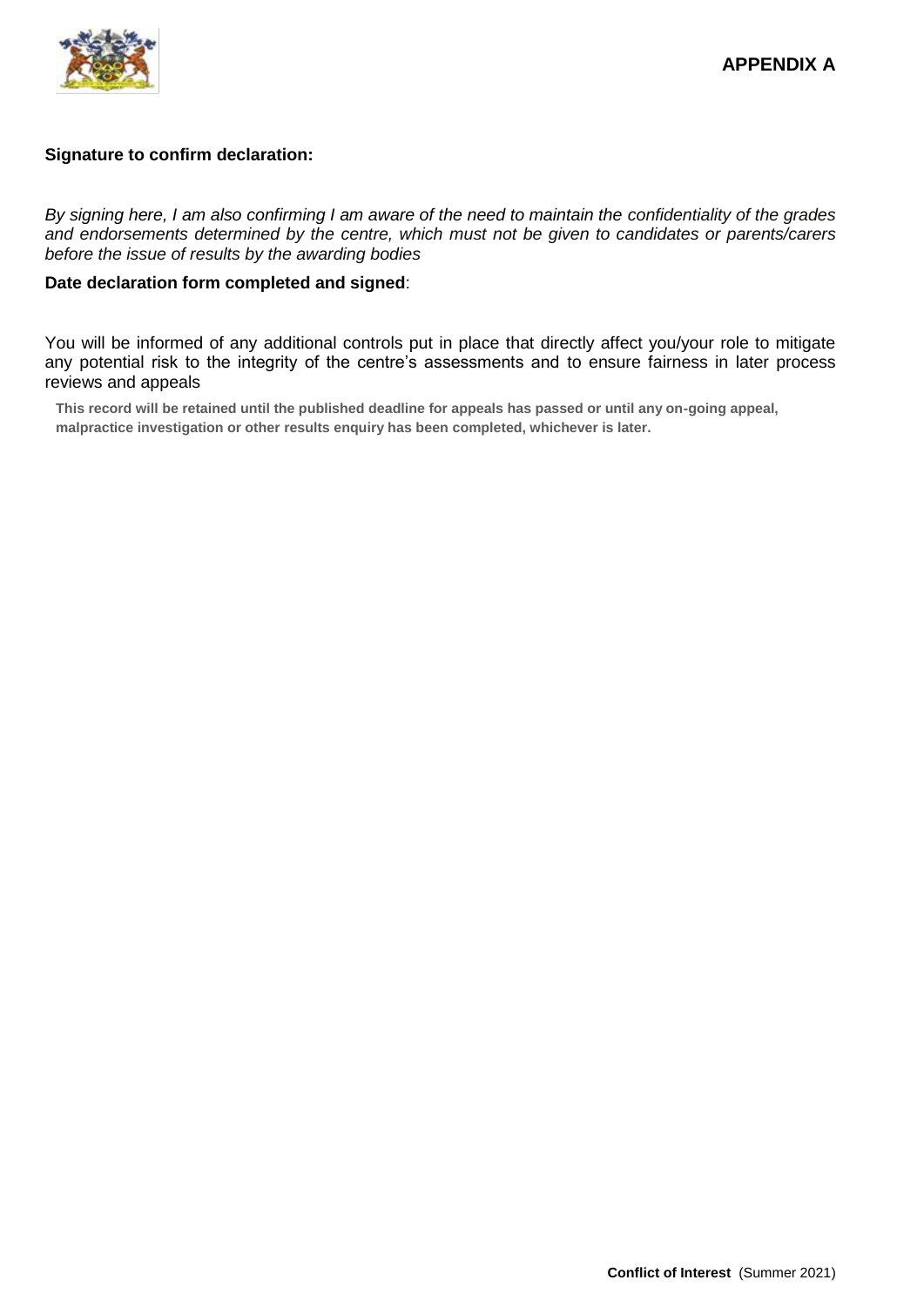

#### <span id="page-7-0"></span>**Head of Department - Declaration of Personal Interest form – Summer 2021**

| Name         |  |
|--------------|--|
| Job role (s) |  |

This completed form must be returned to Angela Titley (Examinations and Data Manager) by Friday 23rd April 2021.

#### **Confirm your understanding: (Please tick the box to confirm a statement)**

 $\Box$  I understand that a member of the subject department involved in the teacher assessed grade process has a personal interest that relates to a candidate who is a member of their family (which includes step-family, foster family and similar close relationships) or close friends and their immediate family (e.g. son/daughter)

#### **You must declare all statements that apply to you: (Please tick the box to confirm a statement)**

As Head of Department, I will take full responsibility for the following:-

- $\Box$  Ensuring that the member of staff concerned will not have access to the candidate's assessment material used in ascertaining the teacher-assessed grades.
- $\Box$  Inputting all assessment grades for the student concerned. This will be recorded on a separate assessment record to that of the remainder of the subject cohort with strict access rights.
- $\Box$  Completing a Head of Department Checklist/declaration before submitting subject outcomes for internal standardisation

| Name of member of staff:                |               |               |              |               |
|-----------------------------------------|---------------|---------------|--------------|---------------|
| Position within the subject department: |               |               |              |               |
| Name of related person (the candidate)  |               |               |              |               |
| Candidate number                        |               |               |              |               |
| Relationship to candidate:              |               |               |              |               |
| Qualification(s)<br>details             | Qualification | Awarding body | Subject code | Subject title |
|                                         |               |               |              |               |
|                                         |               |               |              |               |

(Where more than one related person, please complete a separate form)

#### **Signature to confirm declaration:**

*By signing here, I am also confirming I am aware of the need to maintain the confidentiality of the grades and endorsements determined by the centre, which must not be given to candidates or parents/carers before the issue of results by the awarding bodies*

#### **Date declaration form completed and signed**: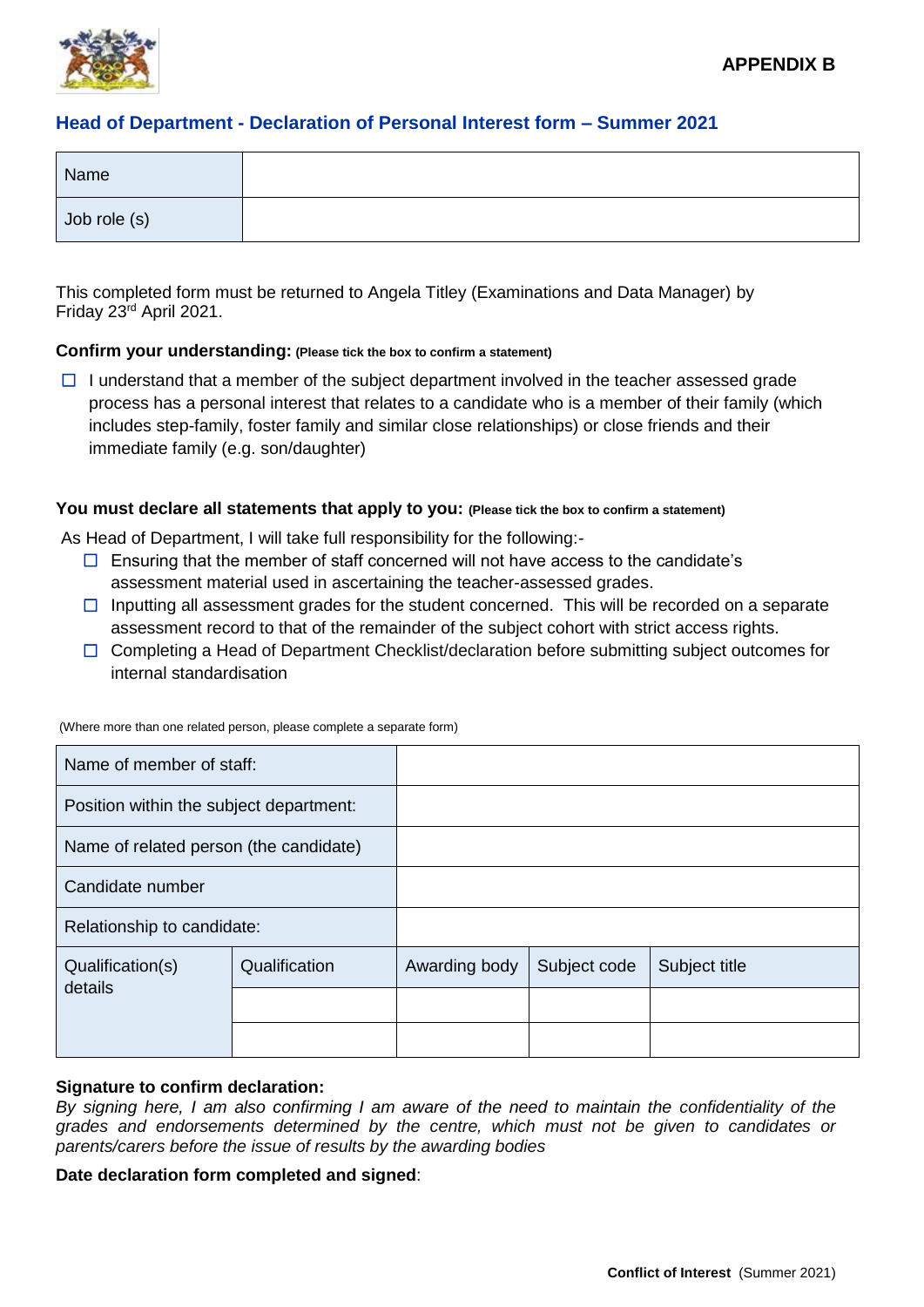

You will be informed of any additional controls put in place that directly affect you/your role to mitigate any potential risk to the integrity of the centre's assessments and to ensure fairness in later process reviews and appeals

**This record will be retained until the published deadline for appeals has passed or until any on-going appeal, malpractice investigation or other results enquiry has been completed, whichever is later**